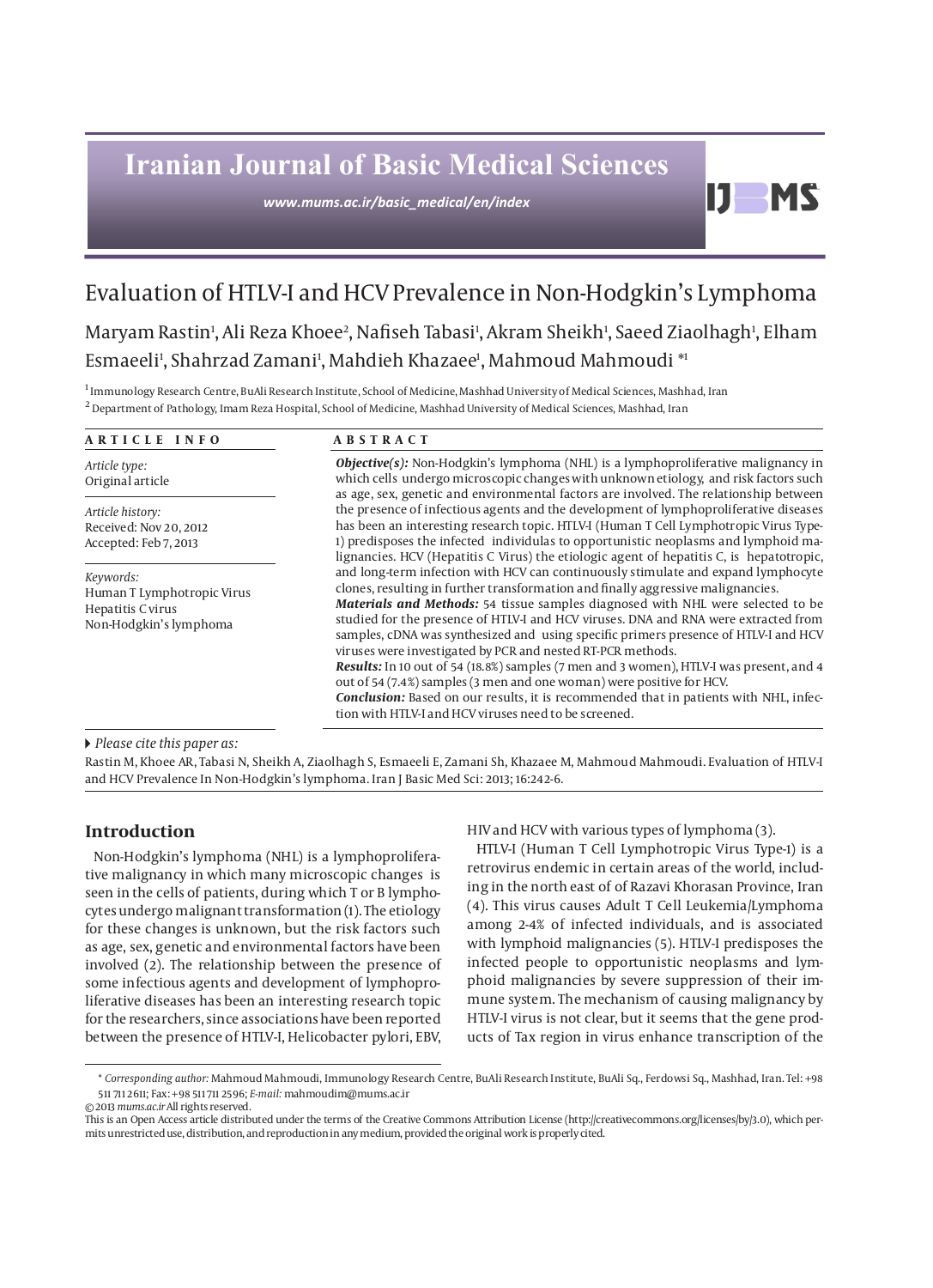genes controlling cell growth factors such as IL-2 through activation of a number of transcription factors like NF-kβ. This results in increased proliferation of T lymphocytes. In addition, Tax region reduces the expression level of some controlling genes such as β-Polymerase, thereby increasing chromosomal anomalies through increasing DNA transcription errors (1). Contact with HTLV-I virus in the first years of life, especially from mother to child through breastfeeding, is important in the occurrence of lymphoid malignancies.

HCV (Hepatitis C Virus) is the etiologic agent of hepatitis C. HVC is not only hepatotropic but also lymphotropic and sialotropic. In addition to liver, it can be found in lymph nodes, pancreas, adrenal gland, thyroid, spleen and bone marrow, and therefore it seems to be able to reproduce and replicate in extrahepatic sites (7). HCV infection is associated with a wide range of immunological disorders and extrahepatic diseases such as type II and III cryoglobulinemia, NHL, membranoproliferative glomerulonephritis, autoimmune thyroiditis, and so forth (8). The role of HCV in development of the above diseases is not clear, but long-term infection with HCV can continuously stimulate and expand lymphocyte clones resulting in further mutation and transformation and finally aggressive malignancies such as NHL.

The protein in core region of HCV has shown to have severe transacting activity, activating certain oncogenes. HCV may also cause transformation of the infected cells like lymphoid cells. Recently, a specific receptor for HCV has been identified as CD81 on hepatocytes and lymphocytes, which binds protein E2 in env region of the virus (9). The immune system status of the infected individuals, proliferation rate and mutation in virus together with genetic and environmental factors influence the type of diseases caused by HCV, so infection with this virus can cause a range of diseases like infectious disease or malignant lymphoma such as NHL.

## **Materials and Methods**

In this study, 54 tissue samples which were diagnosed with NHL during the past forty years in the department of pathology, Imam Reza Hospital, Mashhad University of Medical Sciences were selected. After microscopic examination of the tissue samples and confirmation of diagnosis by a pathologist, two 5-micron sections from each tissue sample were prepared in two separate sterile microtubes.

#### *DNA extraction from paraffin embedded tissues*

One ml octane was added to the tissue sections and incubated at room temperature for 30 min (the microtubes were vortexed every 5 min), and was finally centrifuged 5 min at 8000 rpm, and the supernatant was discarded (this was done twice). Then, 0.5 ml pure ethanol was added to the precipitate in the bottom of tubes and centrifuged for 5 min at 8000 rpm, and the supernatant was discarded (this process was performed 2 times). After that, 2-3 drops of acetone was added to the resulting precipitate and incubated at a temperature of 50°C for 5 min with open lid to evaporate ethanol. 100 µl of digestion buffer (0.5% Tween, 1mM EDTA, 5 mM Tris base) containing 200 μg/ml proteinase. K enzyme was added and incubated at 37°C for 24 hr to perform enzymatic digestion. The proteinase K enzyme was inactivated after 10 min at 95°C. The microtubes were finally centrifuged for 1 min at 8000 rpm, and the supernatant containing extracted DNA was kept in a sterile tube at -20°C for PCR.

#### *RNA extraction from paraffin embedded tissues*

To extract RNA from Paraffin embedded tissues, deparaffinization and enzymatic digestion procedures were done as stated in the previous paragraph. To the obtained solution, containing intracellular nucleic acids, 1 ml TRIZOL (Roche) was added and kept at 4°C for 5 min. Then, 200 µl chloroform was added and vortexed for 15 sec, and again incubated at 4°C for 5 min and then centrifuged in 14000 rpm at 4°C. Three phases (layers) are formed in this step; the upper phase is aqueous and contains RNA. This phase was transferred to a sterile microtube, and an equal volume of isopropanol and 1:10 volume of 3M sodium acetate (pH=5.2) was added, kept on ice for 30 min and centrifuged for 10 min at 4°C in 12000 rpm. The supernatant was discarded, 1 ml 75% ethanol was added and put on ice for 10 min after vortexing, and centrifuged for 10 min in 8000 rpm. The supernatant was discarded and the precipitate was left in room temperature for 5-10 min to let the alcohol evaporate. Finally, 20 µl sterile DEPC treated water was added to the precipitate and put at 50°C for 5 min to dissolve RNA, and was used as a template for cDNA synthesis.

#### *cDNA synthesis*

Due to the unstable nature of RNA, cDNA should be synthesized from it by reverse transcription enzyme as soon as possible, and be subject to PCR. For synthesis of cDNA, the required materials were purchased from Fermentase Company, and cDNA synthesis procedure was performed according to the manufacturer's recommendations.

Five  $\mu$ g (about 9  $\mu$ l) of extracted RNA was added in a microtube, 1 µl (20 uM) random hexamer primer was added and the volume reached 11ml using DEPC treated water. The microtube contents were mixed and incubated at 70°C for 10 min, and immediately were put on ice, then 4  $\mu$ l of (5×) buffer, 0.5  $\mu$ l RNase inhibitor, 2  $\mu$ l dNTPs and 1.5 µl of DEPC treated water was added and placed at  $25^{\circ}$ C for 5 min. Then, 1 µl (40 units) of M-MuLV enzyme (reverse transcriptase) was added and was first put 10 min at 25°C and then 60 min at 42°C to synthesize cDNA. Finally,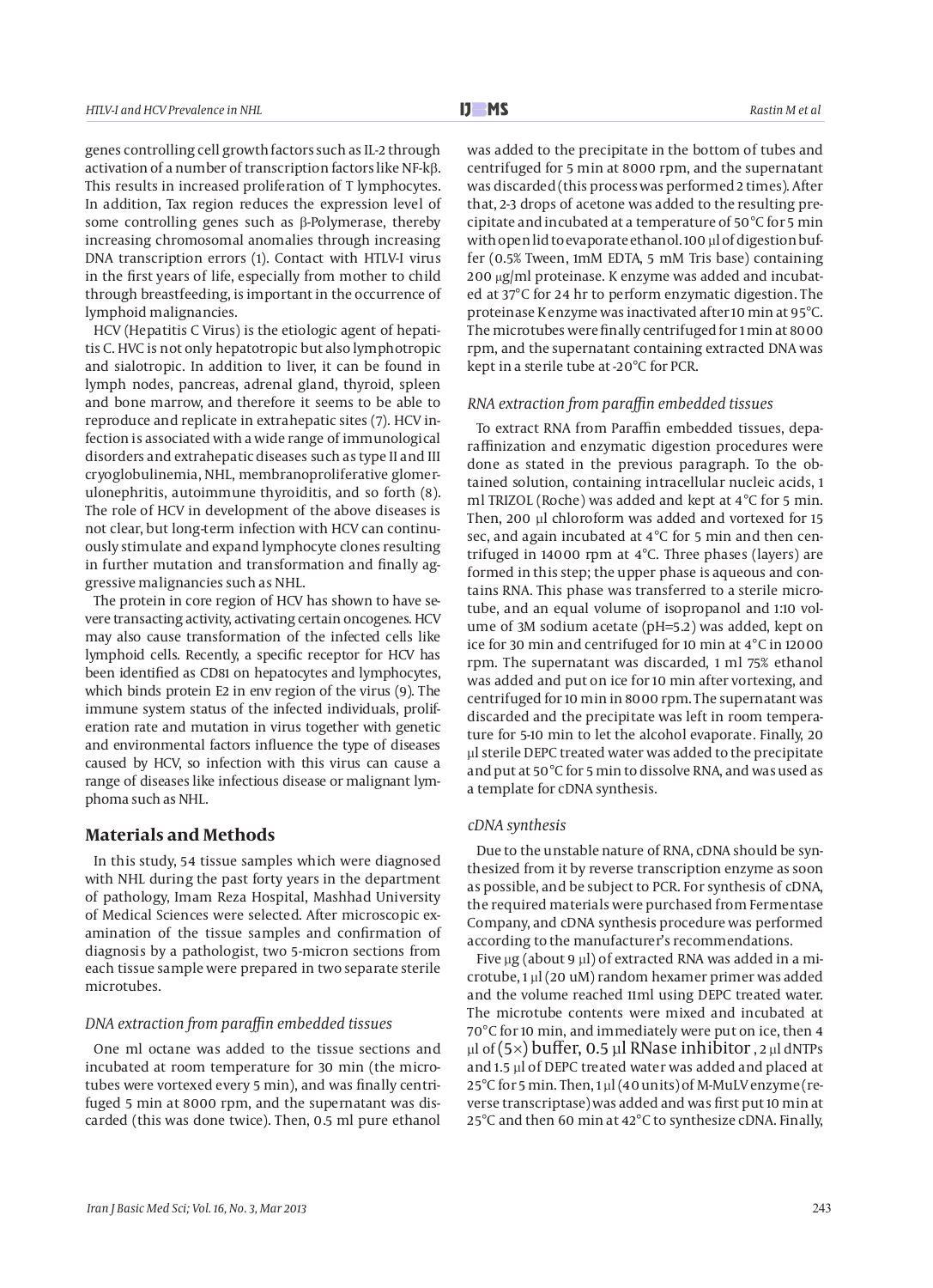the microtube was incubated for 10 min at 70°C until M-MuLV enzyme was inactivated. The cDNA produced was stored in -20°C freezer until the testing time. The presence of the HCV was assessed using Nested RT-PCR, and presence of HTLV-I was evaluated by PCR.

#### *PCR*

PCR was performed using specific primers designed for tax and LTR regions of HTLV-I and 5'-non coding (5NCR) region of HC. The specificity of primers was checked using the information provided in the gene bank by the blast software.

For the detection of HTLV-I genome, PCR was performed with specific primers in 25 µl volume in 45 cycles by adding 1-5 μg DNA, 0.3 μM each primers, 4mM MgCl<sub>2</sub>, 200 μM dNTPs and 1 unit Taq DNA polymerase with the following primers:

LT1: 5´-AAAAGCGTGGAGACAGTTCAGGAGG-3´, LT2: 5´-TCGTATCCCGGACGAGCCCCCAA-3´, HT1: 5´-GGATACCCAGTCTACGTGT-3´, HT2: 5´-GAGCCGATAACGCGTCCATCG-3´

After amplification, a 451bp fragment was obtained for LTR, and a 158bp fragment for tax regions of HTLV-I virus.



**Figure 1.** PCR for amplification of tax region of HTLV-I virus Lanes 1-7: Patients' samples, Lane 8: positive control, Lane 9: negative control, Lane 10: 100 bp DNA Ladder

Nested RT-PCR was performed with HCV specific primers in 25 μl volumes in the first step in 30 cycles by adding 5μg cDNA, 0.4 μM each primers and 2 mM MgCl<sub>2</sub>, 200 μM dNTPs and 1 unit Taq DNA polymerase, and the primers used in this step were as follows:

HC1:5´-ACTGTCTTCACGCAGAAAGCGTCTAGCCAT-3´

HC2: 5´-CGAGACCTCCCGGGGCACTCGCAAGCACCC-3´ Second step PCR was done in 30 cycles with the addition of 10 μl DNA from the first step, 0.4 μM each primers, 2 mM MgCl $_2$ , 200  $\mu$ M dNTPs and 1 unit Taq DNA pol using the following primers producing a 276bp product.

HCV3: 5´- ACGCAGAAAGCGTCTAGCCATGGCGTTAGT-3´

 HCV4:5´- TCCCGGGGCACTCGCAAGCACCCTATCAGG-3´ After finishing PCR and RT-PCR, 5 μl of the products was electrophoresed in 2% agarose gel containing 0.3% ethidium bromide, and assessed using a transluminator.

#### **Results**

Based on the information extracted from the samples examined in this study, 22% of the samples were from gas-



**Figure 2.** RT-PCR for HCV amplification Lanes 1, 2, 4, 5: patients' samples Lane 6: negative control Lane 7: positive control Lane 3: 50bp DNA Ladder

trointestinal tumors, 62% from lymph nodes (75% from neck, and 25% from inguinal lymph nodes), and 16% from masses in other parts of the body (Table 1). 54% of patients were less than 50 years old and 46% were older than 50 years. 70% of the patients were male and 30% were female.

The results of this study indicated that in 10 out of 54 (18.8%) NHL samples, the presence of HTLV-I was shown using specific primers for Tax, LTR and Pol regions of the virus. These cases included 7 men and 3 women, all had less than 50 years of age. HCV was positive in 4 out of 54 (7.4%) tissue samples using primers for the 5'-non coding region of HCV. These cases were 3 men and one woman, all were under 50 years old.

#### **Discussion**

HTLV-I is a human retrovirus associated with different diseases like adult T cell leukemia/lymphoma (ATLL) and chronic neurological disorders including HTLV-I associated myelopathy/Tropical spastic paraparesis (HAM/TSP) (5). This virus weakens the immune system by infecting Th lymphocytes. The gene products of virus Tax region augment the transcription of controlling genes for cell growth by activating a number of transcription factors such as NF-kβ, resulting in increased proliferation of T lymphocytes (6). In addition, the expression level of some controlling genes such as β-polymerase is reduced, thereby increasing chromosomal anomalies through the increase in DNA transcription errors (1). The results of this study show that there is 18.8% correlation rate between NHL and the presence of HTLV-I, which is endemic in eastern regions of Iran. In a study performed on 32 patients in 1993 in Gabon, it was reported that HTLV-I was absent in 6 children with Burkitt's lymphoma, while HTLV-I was present in 26.9% of the adult patients with NHL (10). In a study conducted in 2004 in Dominican Republic, the correlation rate of HTLV-I with hematologic malignancies and NHL was found to be 38.6% and 44.4%, respectively (11). In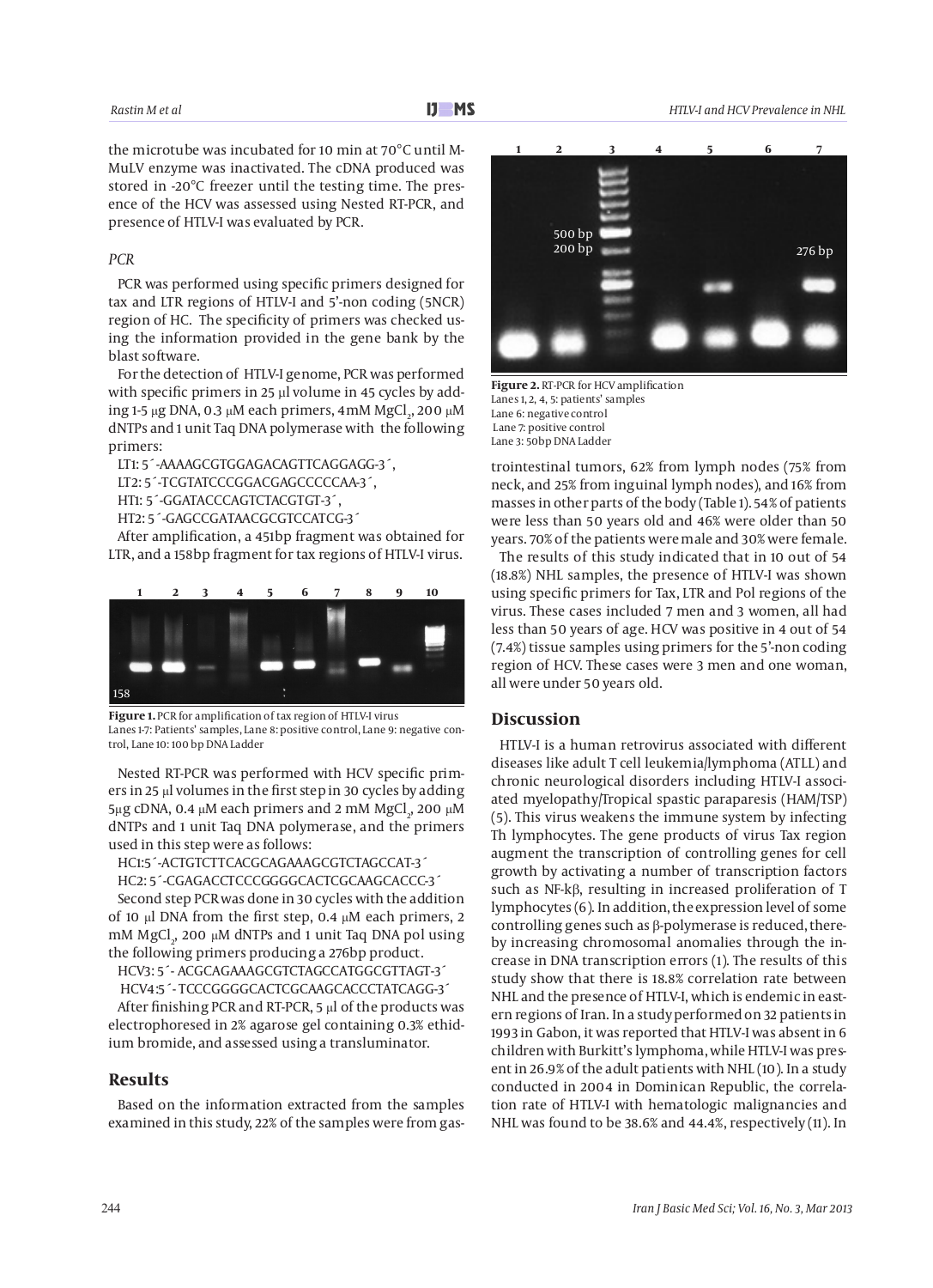| Table 1. Histological characteristics of NHL lymphoma samples in this study |                |                 |                               |                               |                          |                            |                         |  |  |
|-----------------------------------------------------------------------------|----------------|-----------------|-------------------------------|-------------------------------|--------------------------|----------------------------|-------------------------|--|--|
|                                                                             |                |                 | Place of resentment           |                               |                          |                            |                         |  |  |
| Histological forms of NHL                                                   | Number         | <b>GI</b> Tract | Cervical lym-<br>phatic nodes | Inguinal lym-<br>phatic nodes | Other sites              | HTLV-I pos-<br>itive cases | HCV posi-<br>tive cases |  |  |
| Disseminated                                                                | 32             | 9               | 10                            | 3                             | 10                       | 8                          | 3                       |  |  |
| Nodular                                                                     | 6              | unidentified    | unidentified                  | unidentified                  | unidentified             | $\overline{\phantom{a}}$   |                         |  |  |
| Great cell lymphomas                                                        | 5              |                 | $\overline{4}$                |                               |                          |                            |                         |  |  |
| Low grade lymphomas                                                         | 2              |                 |                               | 1                             |                          | $\overline{\phantom{a}}$   |                         |  |  |
| Burkitt's like lymphoma                                                     | 1              |                 | $\mathbf{1}$                  |                               | $\overline{\phantom{a}}$ | 1                          |                         |  |  |
| <b>Atypical NHL</b>                                                         | $\overline{2}$ |                 | $\overline{\phantom{a}}$      |                               | $\overline{2}$           |                            |                         |  |  |
| NHL with mixed cellularity                                                  | 5              |                 | 3                             |                               | 2                        | $\mathbf{1}$               |                         |  |  |
| Total                                                                       | 54             | 9               | 18                            | $\overline{4}$                | 16                       | 10                         | $\overline{4}$          |  |  |

a study conducted in 1993 in Jamaica on 135 NHL patients, a high association rate of 63.3% was seen between HTLV-I presence and type T NHL (2), while in USA this association has been reported to be 4% (59). This difference in the rate of association between HTLV-I with non-Hodgkin's lymphoma reported from different parts of the world seems to be due to the differences in the propagation of the virus in different regions. It seems that in endemic areas, there is a higher association with malignancies.

There are also several reports on the association between HCV infection and NHL, various researchers having reported different association rates. In a study conducted in Turkey in 2003, it has been stated that HCV is lymphotropic and sialotropic in addition to being hepatotropic, and its infection causes lymphotropic disorders with a reported 7.1% association rate with NHL (7). In another study in 2002, an association has been reported between HCV and NHL, cryoglobulinemia, membranous proliferative glomerulonephritis and Porphyria Cutanea Tarda (PCT). Those afflicted with these diseases were recommended to be screened for HCV infection (8). In a study in 1998, HCV replication in extrahepatic sites has been suggested, and HCV has been isolated from the liver, lymph nodes, pancreas, adrenal glands, thyroid, spleen and BM of infected people (12). In a study conducted in Brazil in 2002, the presence of HCV in patients with NHL was reviewed, and an association rate of 9% was reported with NHL (3). In our study, HCV was present in 7.4% of NHL patients. In a study conducted in 2004 in Spain, an association rate of 7% was also reported between HCV and non-Hodgkin's lymphoma (13). In a study in California, 4.2% of NHL cases were sero positive for HCV, but in none of them RNA of the virus was detected (14).

These differences can be due to the environmental factors, race, and the presence of different genotypes, mutations or other factors. In most cases, genotype 2 of HCV has been detected in lymphoproliferative diseases, genotype 1b has been found in a few cases, and genotype 1a has not been found at all. Therefore, it could be concluded that perhaps the type of genotype is involved in the disease type following HCV infection. It seems that due to the differences in the genotypes prevalence in different regions, there are different association rates of HCV with malignancies.

### **Conclusion**

In this study, we showed that the prevalence of HTLV-I virus, in this endemic in the northeast of Iran, and the prevalence of HCV virus have increased in NHL samples.

#### **Acknowledgment**

This study was granted by the Vice Chancellor of Research, Mashhad University of Medical Sciences, Mashhad, Iran.

#### **References**

- 1. Jeang KT, Widen SG, Semmes OJ , Wilson SH .HTLV-I trans-acting protein tax is a trans-repressor of the human Beta-polymerase gene. Science 1990; 247:1082-1084.
- 2. Manns A, Cleghorn FR, Falk RT, Hanchard B, Jaffe ES, Bartholomew C, *et al.* Role of HTLV-I in development of non-Hodgkin lymphoma in Jamaica and Trinidad and Tobago. Lancet 1993; 342:1447- 1450.
- 3. Chindamo MC, Spector N, Segadas JA, Pimenta G, Vanderborght B, Morais JC, *et al.* Prevalence of hepatitis C infection in patients with non-Hodgkin lymphomas. Oncol Rep 2002; 9:657-659.
- 4. Rafatpanah H, Hedayati-Moghaddam MR, Fathimoghadam F, Bidkhori HR, Shamsian SK, Ahmadi S, *et al*. High prevalence of HTLV-I infection in Mashhad, Northeast Iran: a population-based seroepidemiology survey. J Clin Virol 2011; 52:172-176.
- 5. Uchiyama T .Human T cell leukemia Virus type 1 (HTLV-I) and human diseases. Annu Rev Immunol 1997; 15:15-37.
- Jeang KT, Giam CZ, Majone M .Life,death and tax: role of HTLV-I oncoprotein in genetic instability and cellular transformation. J Biol Chem 2004; 27:31991-31994.
- 7. Yenice N, Gulluk F, Arican N, Turlman S .HCV prevalence in Hodgkin and non-Hodgkin lymphoma cases. Turk J Gasteroenterol 2003; 14:173-176.